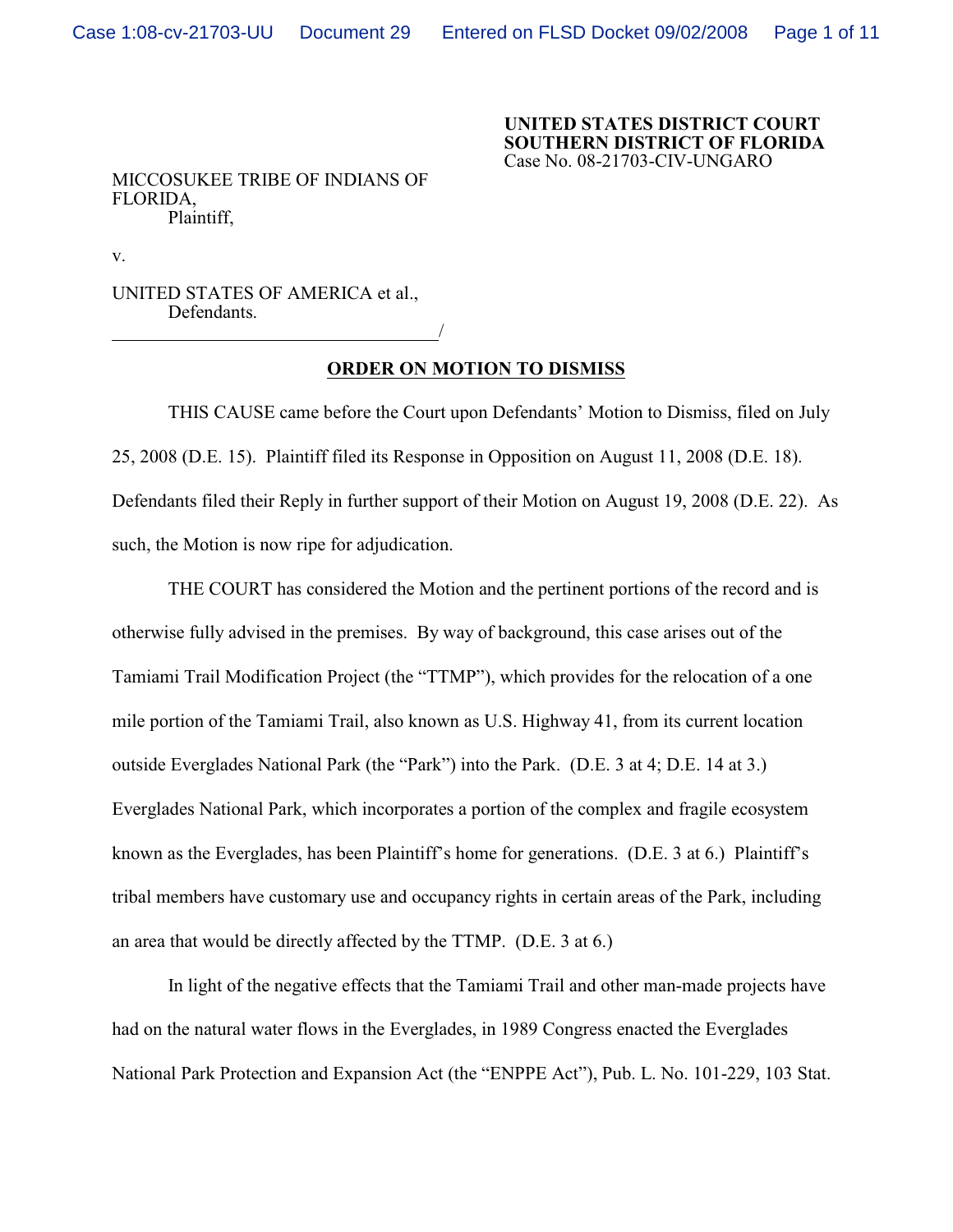1946, 16 U.S.C. § 410r-8. (D.E. 14 at 3.) The ENPPE Act authorized the U.S. Department of the Interior ("USDOI") to acquire additional lands for an expansion of the Park, including the portion of the Park at issue in this action. (D.E. 14 at 3.) The ENPPE Act also directed the Secretaries of the Army and the Interior to take steps to improve water deliveries into the Park and to restore the natural hydrological conditions within the Park. 16 U.S.C. § 410r-8(a)(1). Congress further directed that such modifications be consistent with the General Design Memorandum (the "GDM") to be prepared by the Jacksonville District entitled "Modified Water Deliveries to Everglades National Park." Id. at § 410r-8(a)(2). The GDM, which was released in 1992, proposed increasing water flow into the L-29 Canal, not realizing that the existing culverts under the Tamiami Trail roadway would be inadequate to deliver the increased volume. (*See* LRREA at 1-7, 1-8.) Once the culvert-related problem was discovered in the late 1990s, the U.S. Army Corps of Engineers (the "Corps") had to come up with an alternative method for increasing water flow.

After much investigation, analysis, and Congressional input regarding proposed methods for modifying water deliveries to the Park (*see* D.E. 14 at 4-6), in June 2008, the Corps issued its *Modified Water Deliveries to Everglades National Park Tamiami Trail Modifications Final Limited Reevaluation Report and Environmental Assessment* (the "LRREA"). (*See* D.E. 3, Ex.

A.) The LRREA, which includes a Finding of No Significant Impact, proposes to relocate a one mile portion of the Tamiami Trial, currently running outside the Park, and replace it with a newly constructed bridge on federally-owned land that is part of the Park. (D.E. 3 at 4.) The narrow strip of land needed for the bridge runs parallel to the existing Tamiami Trail road system, a mere 40 feet to the south. (D.E. 14 at 7.)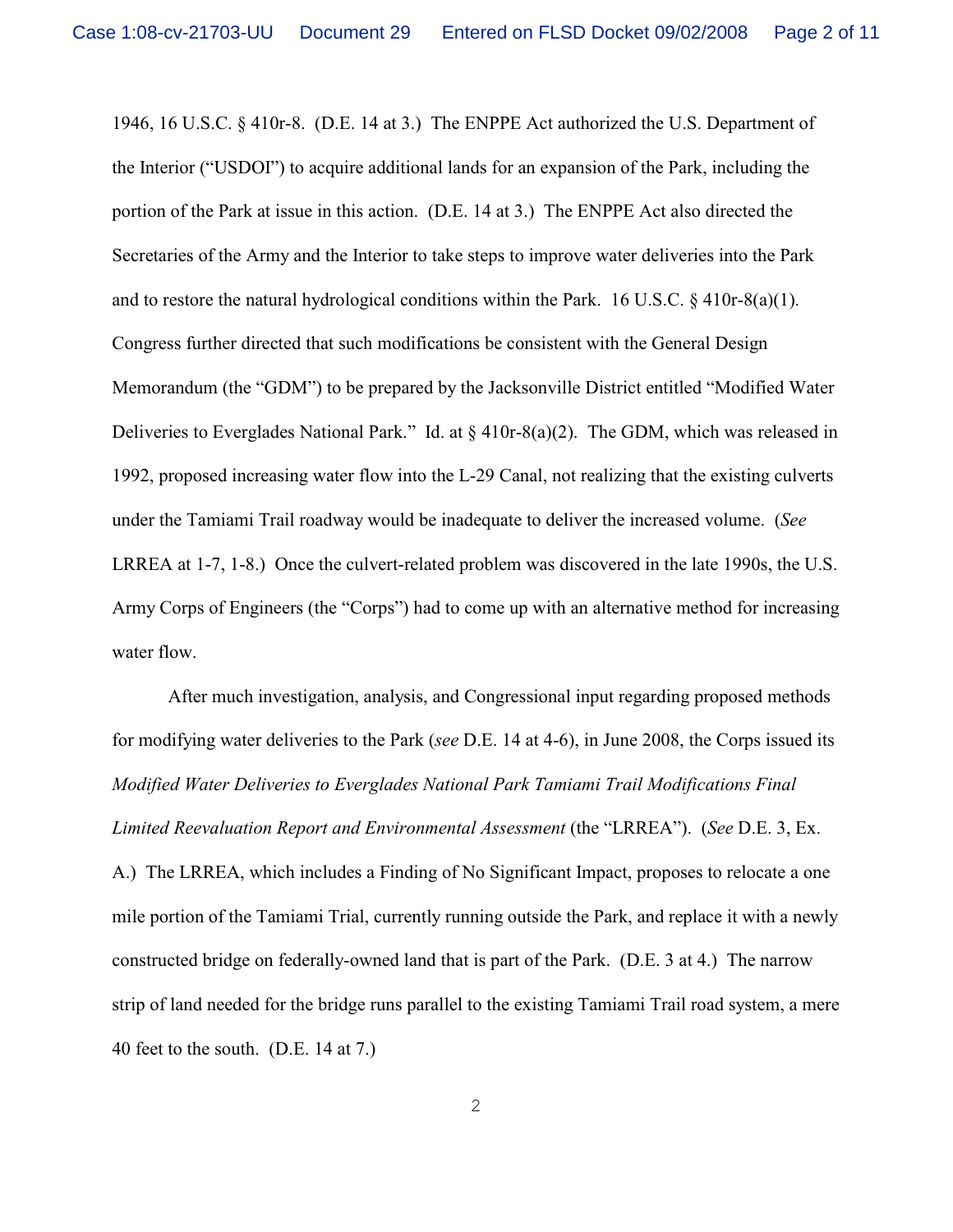However, in order to complete the TTMP, the portions of the Park involved would need to be conveyed via Highway Easement Deed ("HED") from the USDOI to the Florida Department of Transportation ("FDOT") so that the Corps can construct and operate the bridge. (D.E. 3 at 2.) Because USDOI currently does not have direct statutory authority to convey the necessary strip of land at the northern edge of the Park, the USDOI's National Park Service ("NPS") in 2006 requested assistance from the Department of Transportation (the "DOT")'s Federal Highway Administration (the "FHWA"), which has authority to act as a land transfer agent, to convey highway easements to FDOT. (D.E. 14 at 7.) NPS made such HED request pursuant to 23 U.S.C. § 317, explaining that the transfer would help "to implement the beneficial aspects of relocation and modification of the road in order to promote the increased flow of water into the [Park]." (*See* D.E. 14-6 at 1-2.) In the same letter, NPS also raised the issue of the applicability of Section  $4(f)$ <sup>1</sup> of the DOT Act to the TTMP, asking for the FHWA's opinion on NPS's preliminary determination that Section 4(f) did not apply to the TTMP because the TTMP is not a transportation project. (*See* D.E. 14-6 at 2.) By letter dated October 20, 2006, FHWA's Florida Division concluded that "[t]he proposed project is an environmental restoration project and the [FHWA's] involvement in the transfer of property between another Federal Agency and [FDOT] would not trigger the applicability of Section 4(f)." (D.E. 14-7.) The Corps's land transfer application, submitted on behalf of FDOT, remains pending before NPS as of July 21, 2008. (D.E. 14 at 8.)

Section 4(f) provides, in pertinent part, that the Secretary of the DOT "may approve a

<sup>&</sup>lt;sup>1</sup> Section 4(f) of the Department of Transportation Act, 49 U.S.C. § 1653(f), was repealed in 1983 but was recodified without substantial change at 49 U.S.C. § 303.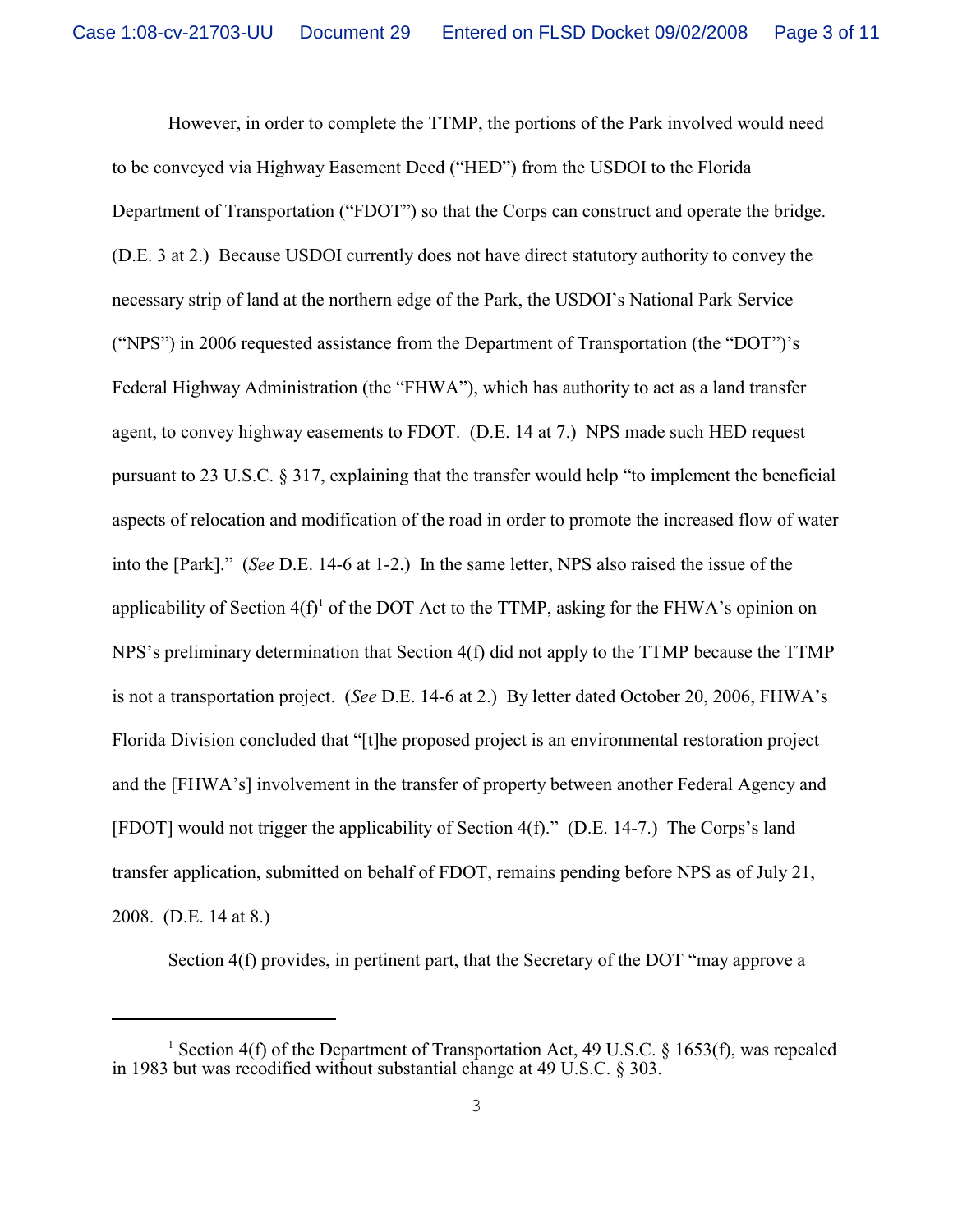transportation program or project . . . requiring the use of publicly owned land of a public park, recreation area, or wildlife or waterfowl refuge of national, State, or local significance . . . only if (1) there is no prudent or feasible alternative to using that land; and (2) the program or project includes all possible planning to minimize harm to the park, recreation area, wildlife and waterfowl refuge, or historic site from the use." 49 U.S.C. 303(c). Plaintiff contends that because the TTMP is a transportation project, Section 4(f) applies, requiring the Secretary of the DOT to comply with Section 4(f) and undertake the necessary evaluation. (Compl.  $\P$ [18-19.) It is undisputed that no Section 4(f) review has been completed in regards to the TTMP. (D.E. 3 at 10; *see generally* D.E. 14.) As a result, Plaintiff argues, Defendant Mary Peters, as Secretary of the DOT, has violated Section 4(f). Plaintiff's Complaint contains two claims: a request for a Writ of Mandamus and a request for declaratory and injunctive relief. (*See* Compl. ¶¶ 26-42.)

In their Motion, Defendants argue that Plaintiff's claims should be dismissed (1) for lack of subject matter jurisdiction under Fed. R. Civ. P. 12(b)(1) and/or (2) for failure to state a claim upon which relief may be granted under Fed. R. Civ. P. 12(b)(6). As for the former argument, the Court first notes that the plaintiff bears the burden of establishing that the court has subject matter jurisdiction. *Lujan v. Defenders of Wildlife*, 504 U.S. 555, 561 (1992). The Court also notes that Defendants are making a facial attack on the Complaint, contending that taking the allegations as true, this Court lacks subject matter jurisdiction over the dispute as framed by the pleadings. A Rule 12(b)(1) motion may be in the form of a "facial attack" on the complaint, which "requires the court merely to look and see if [the] plaintiff has sufficiently alleged a basis of subject matter jurisdiction, and the allegations in his complaint are taken as true for the purposes of the motion." *Lawrence v. Dunbar*, 919 F.2d 1525, 1529 (11th Cir. 1990) (citations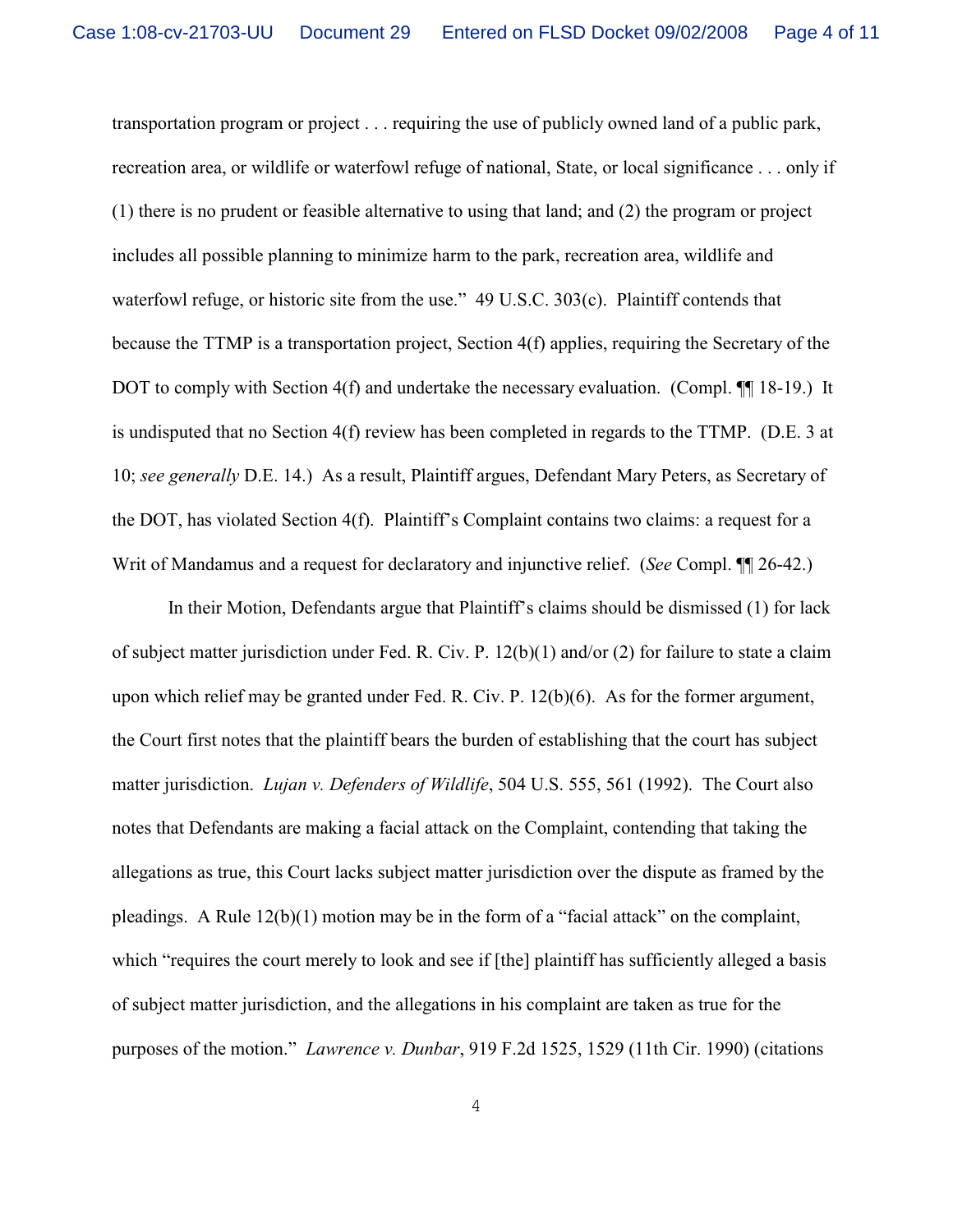omitted). $<sup>2</sup>$ </sup>

Defendants argue that the Court lacks subject matter jurisdiction because the Complaint fails to allege facts which, taken as true, demonstrate the Plaintiff tribe's standing to maintain the action. Article III of the United States Constitution limits the jurisdiction of the federal courts to actual "cases" and "controversies." *Allen v. Wright*, 468 U.S. 737, 750 (1984). A party has standing within the meaning of Article III when it establishes three elements: (1) injury, (2) causation, and (3) redressability. *Defenders of Wildlife*, 504 U.S. at 560-61. The injury must be an injury in fact, i.e., the invasion of a legally protected interest which is concrete and particularized, not conjectural or hypothetical. *Id*. at 560. "Moreover, there must be some causal connection between the asserted injury and the challenged action, and the injury must be of the type likely to be redressed by a favorable decision." *Gutherman v. 7-Eleven, Inc.*, 278 F.Supp. 2d 1374, 1378 (S.D. Fla. 2003) (citing *Phillips Petroleum Co. v. Shutts*, 472 U.S. 797, 804 (1985). In the context of cases alleging enviromental violations, plaintiffs "adequately allege injury in fact when they aver they use the affected area and are persons for whom the aesthetic and recreational values of the area will be lessened by the challenged activity." *Sierra Club v. Johnson*, 436 F.3d 1269, 1279 (11th Cir. 2006) (quoting *Friends of the Earth, Inc. v. Laidlaw Environmental Servs., Inc.*, 528 U.S. 167, 183 (2000). Unless a party can meet these standing requirements, a federal court has no jurisdiction to hear the case. Additionally, the Supreme

 $^{2}$ Or, the motion may take the form of a "factual attack," which challenges "the existence of subject matter jurisdiction in fact, irrespective of the pleadings." *Dunbar*, 919 F.2d at 1529. Because a factual Rule 12(b)(1) motion challenges the trial court's power to hear the claim, the court must closely examine the plaintiff's factual allegations and "is free to weigh the evidence and satisfy itself as to the existence of its power to hear the case." *Id*. The court is not limited to the allegations contained in the complaint, and it may consider materials outside the pleadings to determine whether it has jurisdiction. *Id.* Here, Defendants assert that Plaintiff's Complaint is facially defective. (Defs.' Mot. at 2.)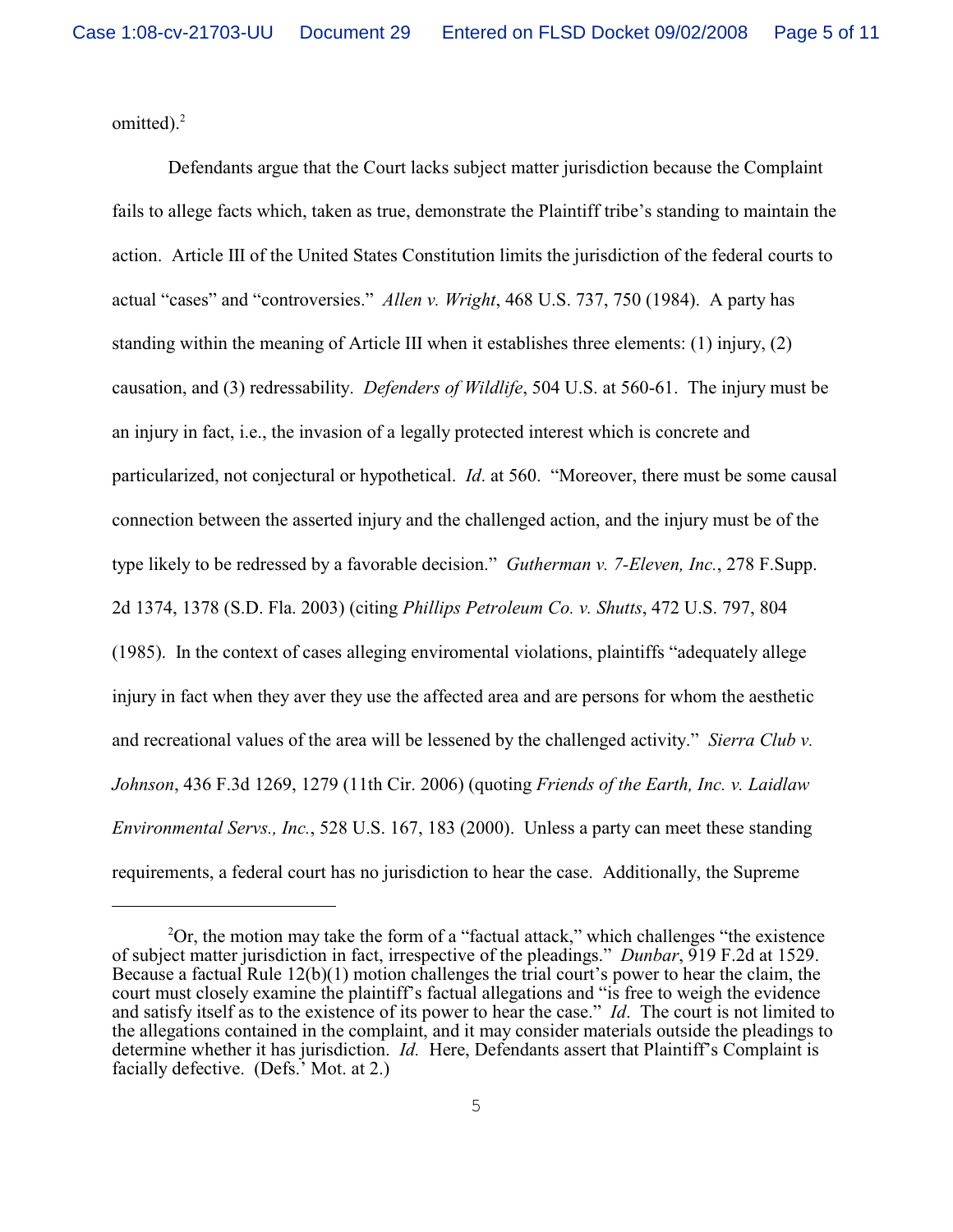Court has held that "[a]t the pleading stage, general factual allegations of injury resulting from the defendant's conduct may suffice, for on a motion to dismiss we 'presum[e] that the general allegations embrace those specific facts that are necessary to support the claim.'" *Bennett v. Spear*, 520 U.S. 154, 167-68 (1997) (quoting *Defenders of Wildlife*, 504 U.S. at 561).

Defendants contend that the Complaint fails to meet the first standing element (injury) because Plaintiff has failed to allege injuries to its own proprietary<sup>3</sup> interests or to the interests of any of its individual members. (Defs.' Mot. 7.) The Court agrees. While Plaintiff alleges in the Complaint that (1) it has resided for centuries and continues to reside in the Park in the Miccosukee Reserved Area; (2) the Park is integral to its culture, religion, identity, and way of life; (3) its members use the Everglades, including the Park, for numerous purposes; (4) it has traditional use and occupancy rights in the Park; (5) the TTMP will incorporate statutorily protected parts of the Park; and (6) it will suffer irreparable harm if the portions of the Park which have been used by Plaintiff since times immemorial and which have been set aside for the use and enjoyment of Plaintiff and others are destroyed, such claims do not establish that Plaintiff will suffer a "concrete and particularized" harm. *See Defenders of Wildlife*, 504 U.S. at 560. In order to properly allege a "concrete and particularized" harm in an enviromental impact case, a plaintiff must, at a minimum, provide facts that would tend to show that such proposed environmental change would (1) impact him personally, either because he uses or resides very close to the affected area, or (2) adversely impact the environment where he lives. *See Johnson*,

 $3$  In its Response, Plaintiff appears to have misinterpreted Defendants' arguments regarding proprietary interests as contending that Plaintiff lacks standing because it does not own the portion of the Park where the proposed construction would take place. (*See* Pl.'s Resp. 5.) The Court, however, reads "proprietary interests" to refer to portions of the Park that Plaintiff tribe or its members actually use, interact with, or reside near.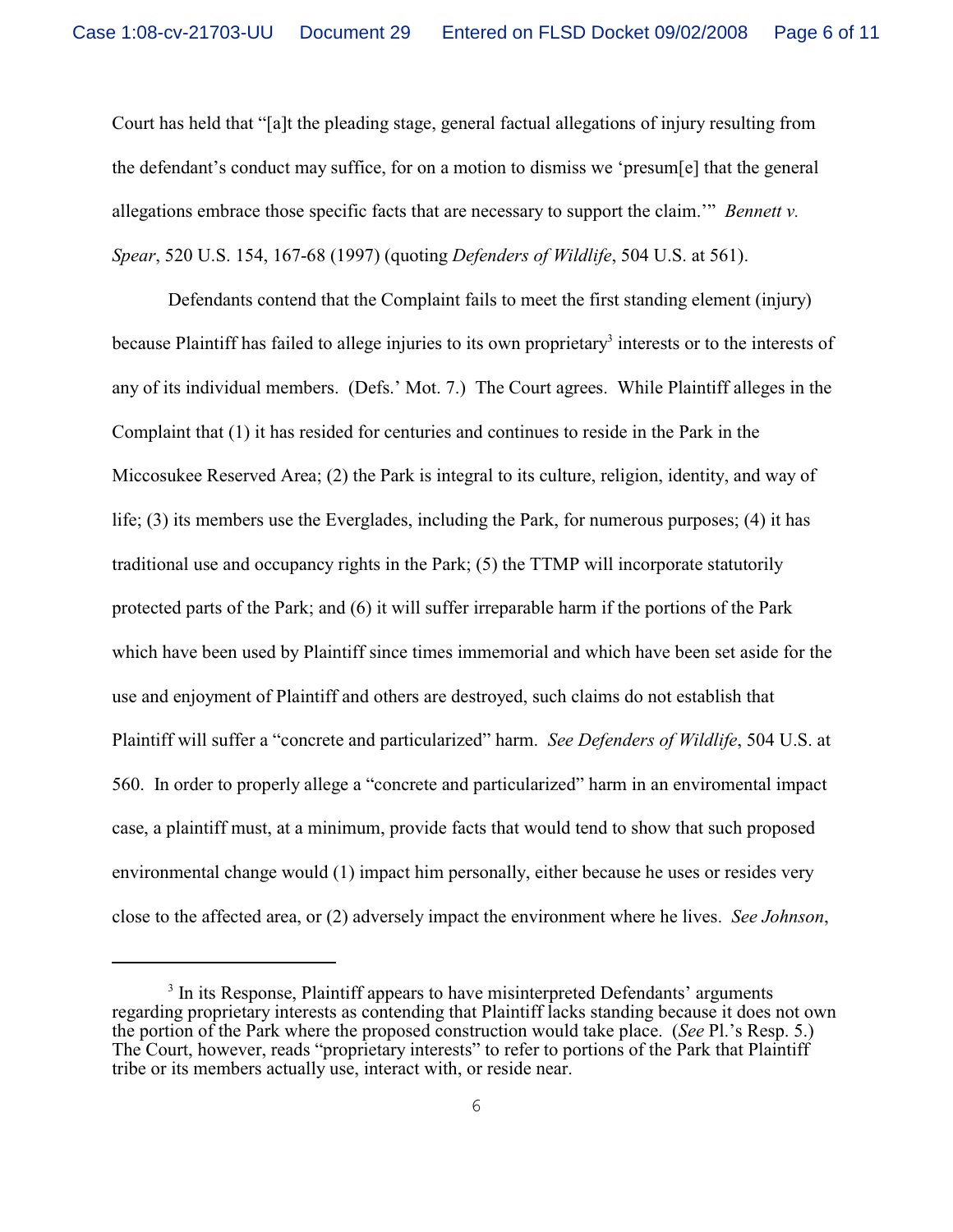436 F.3d at 1279; *see also Friends of the Earth*, 528 U.S. at 183 ("We have held that

environmental plaintiffs adequately allege injury in fact when they aver that they use the affected area and are persons 'for whom the aesthetic and recreational values of the area will be lessened' by the challenged activity." (citing *Sierra Club v. Morton*, 405 U.S. 727, 735 (1972))); *see also Bennett*, 520 U.S. at 168 (finding standing where the proposed action would reduce the amount of water available to plaintiffs). The Complaint is completely devoid of any mention that any member of Plaintiff tribe either resides near, utilizes, visits, hunts in, or comes into contact in any way with the portion of the Park that would be conveyed by the DOT as part of the TTMP.<sup>4</sup> Additionally, the Complaint does not directly or even imply that the TTMP would adversely impact the environment in the areas in which Plaintiff lives or that it uses. As such, Plaintiff has failed to adequately allege Article III standing and this case must be dismissed.

Plaintiff's argument that it has special Congressional standing is without merit. While it is true that Plaintiff tribe and its members have a legal right to use and occupy the Park, such

<sup>&</sup>lt;sup>4</sup> Plaintiff appears to interpret *Bennett* as elucidating a different "standard" for standing at the motion to dismiss and summary judgment stages. (*See* Pl.'s Resp. 2 ("Many of the cases Defendants rely on are at the summary judgment stage, where standards are different . . . [and] which involve a different, and higher, standing threshold than a motion to dismiss. No requirement of specificity exists at the motion to dismiss stage.") (citations omitted).) However, *Bennett*, citing *Defenders of Wildlife* and *Lujan v. Nat'l Wildlife Fed'n*, 497 U.S. 871, 886-89 (1990), merely explains that in cases involving environmentally-related actions, a plaintiff at the motion to dismiss stage does not need to specify the exact adverse effects such an action would have on him, for general allegations of adverse effects suffice. *See Bennett*, 520 U.S. at 168 ("Given petitioners' allegation that the amount of available water will be reduced and that they will be adversely affected thereby, it is easy to presume specific facts under which petitioners will be injured–for example, the Bureau's distribution of the reduction pro rata among its customers. The Complaint alleges the requisite injury in fact.") In order to survive a motion to dismiss, though, a complaint still must include general allegations of an injury in fact. Under the facts alleged in Plaintiff's Complaint, it is not "easy to presume specific facts under which petitioners will be injured," *Bennett*, 520 U.S. at 168, for Plaintiff have failed to allege either a present connection to or use of the area in which the proposed construction would take place or how the proposed construction would adversely impact the areas in which Plaintiff lives or uses.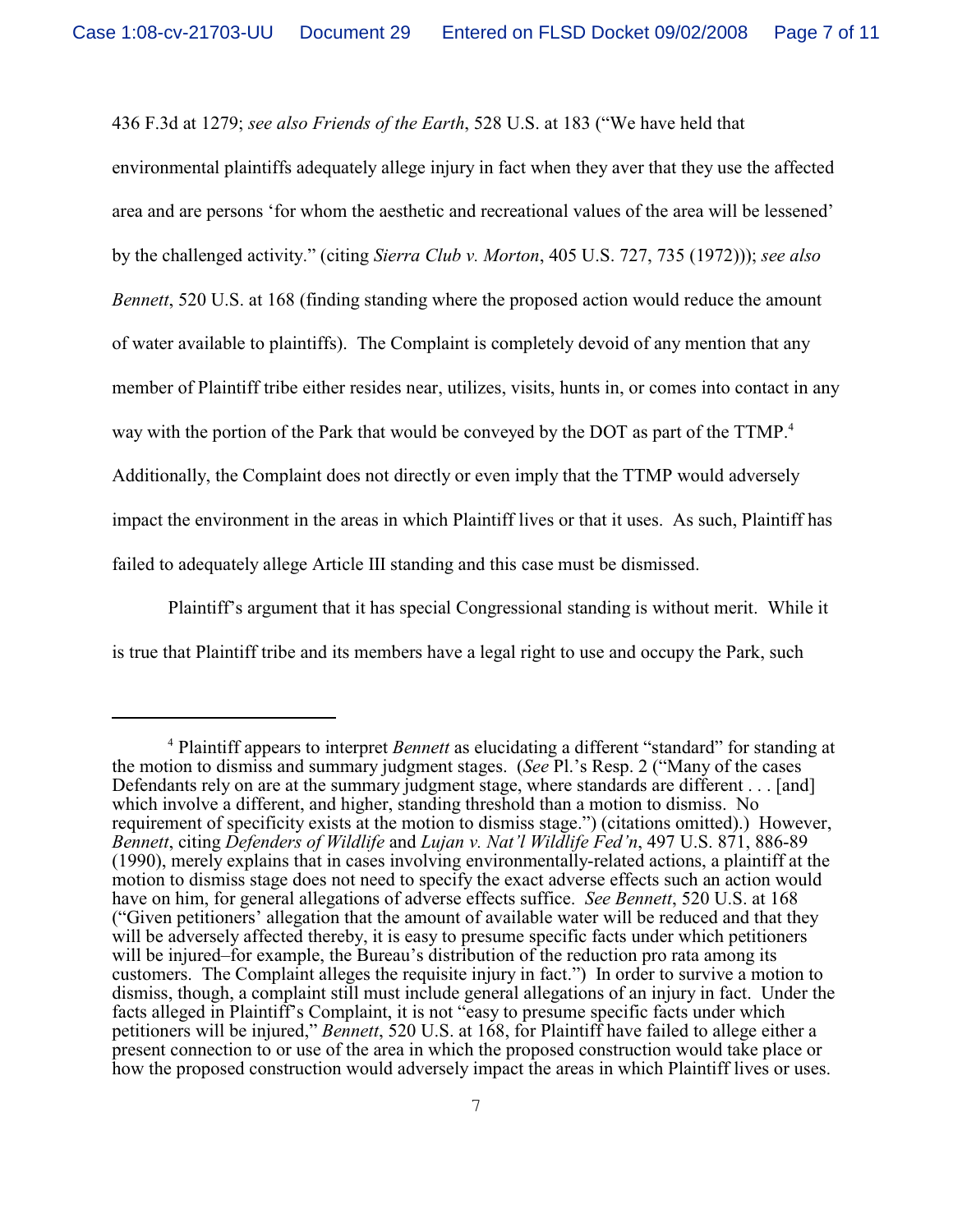right alone does not create standing. "The actual or threatened injury required by Art. III may exist solely by virtue or 'statutes creating legal rights, the invasion of which creates standing . . . .'" *Warth v. Seldin*, 422 U.S. 490, 500 (1975) (citations omitted). However, as *Warth* explains, "the statutory question in such cases is whether the constitutional or statutory provision on which the claim rests properly can be understood as granting persons in the plaintiff's position a right to judicial relief." The legislation that created the Park and acknowledged Plaintiff's existing rights to the land did not explicitly provide Plaintiff tribe with a statutory right to seek judicial review of any proposed governmental action that would in any way affect the Park or Plaintiff's use or occupancy of its lands, *see* 16 U.S.C. §§ 410-410c, and the Court is not aware of any prior decision that has found Plaintiff tribe to have standing on such basis. The fact that Congress has acknowledged Plaintiff's use and occupancy rights to the Park is simply irrelevant to this analysis.

Plaintiff also seems to suggest that it has standing in the instant action because other courts have previously found that it satisfied standing requirements when challenging agency action or inaction that had effects on the environment in the Park. (*See* Pl.'s Resp. 4.) However, a court's previous finding of standing in a separate matter is irrelevant without an examination of the specific underlying facts, for the standing inquiry requires a thorough examination of the allegations in a complaint to determine whether the plaintiff is entitled to an adjudication of the particular claims asserted in such complaint. *See DiMaio v. Democratic Nat. Committee*, 520 F.3d 1299, 1301 (11th Cir. 2008). The cases in which Plaintiff has been found to have standing are distinguishable because such cases involved claims that the agency action or inaction directly impacted the environment in portions of the Park that Plaintiff tribe actually used. *See*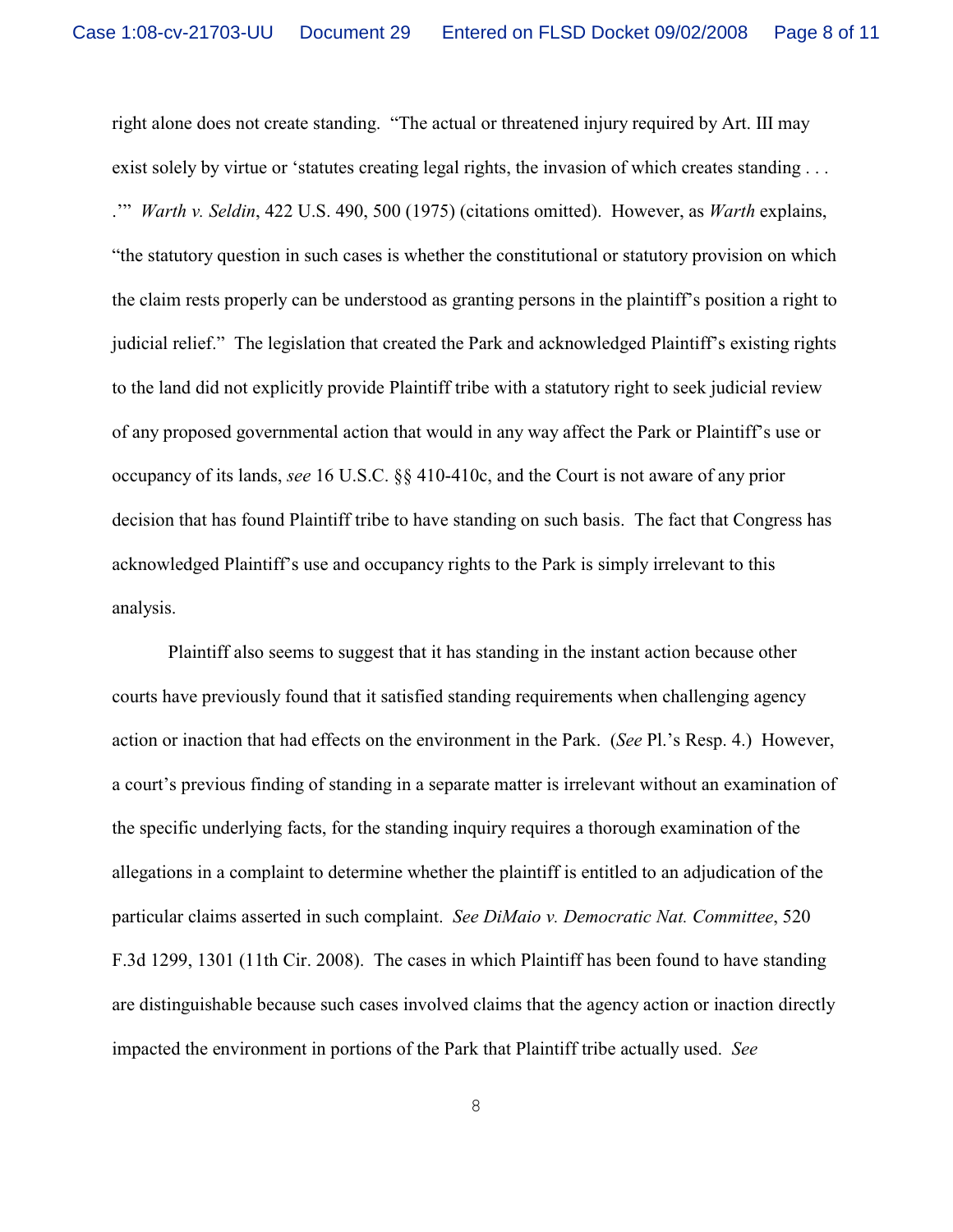*Miccosukee v. U.S.*, 430 F.Supp. 2d 1328, 1331-32 (S.D. Fla. 2006) (finding standing where plaintiff alleged that agency action could adversely affect water levels in area of the Park used by plaintiff for cultural purposes); *see also Miccosukee v. U.S.*, 6 F.Supp. 2d 1346, 1348 (S.D. Fla. 1998) (finding standing where agency action would allow polluted water into plaintiff's living areas); *see also Miccosukee v. U.S.*, 420 F.Supp. 2d 1324 (S.D. Fla. 2006) (no standing analysis); *see also Miccosukee v. Southern Everglades Restoration Alliance*, 304 F.3d 1076, 1080-81 (11th Cir. 2002) (finding standing where defendant's action had allegedly damaged all tribal lands by delaying agency action).

Plaintiff's arguments regarding procedural standing are similarly unavailing. (*See* Pl.'s Resp. 6-7.) While it is true that in cases of alleged procedural harm, such as this one, a plaintiff can assert his procedural rights without meeting all the normal standards for redressability and immediacy, a plaintiff must still claim an injury to a concrete interest separate from the alleged procedural error. *See Defenders of Wildlife*, 504 U.S. at 572 n.7. Again, Plaintiff tribe would have to allege that its members own, live near, or use the affected property but have failed to do so and its failure is fatal. *Cf. Nulankeyutmonen Nkihtaqmikon v. Impson*, 503 F.3d 18, 27 (1st Cir. 2007) (finding a concrete and particularized interest where the plaintiff tribe lived very near the area where the proposed natural gas terminal would be constructed and used the land and surrounding waters for a variety of ceremonial and community purposes); *cf. also Defenders of Wildlife*, 504 U.S. at 572 n.7 (explaining that individual living adjacent to the site of a proposed dam would have standing); *cf. also Dubois v. U.S. Dept. of Agriculture*, 102 F.3d 1273, 1282-83 (1st Cir. 1996) (finding sufficient interest where litigant regularly visited and "engaged in recreational activities" in the subject area); *cf. also Ashley Creek Phosphate Co. v. Norton*, 420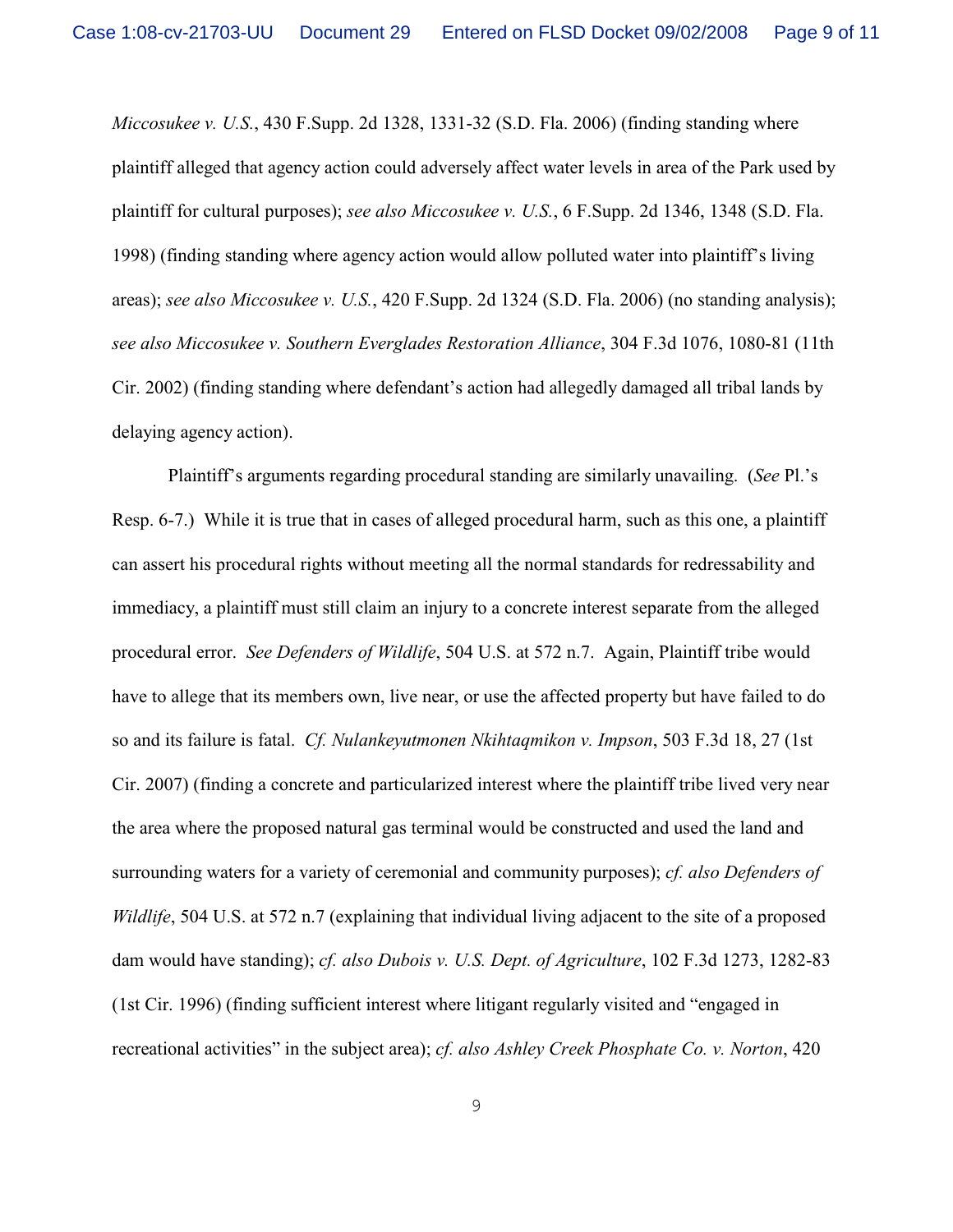F.3d 934, 938 (9th Cir. 2005) ("[P]laintiffs who use the area threatened by the proposed action or

who own land near the site of a proposed action have little difficulty establishing a concrete

interest."). It is hereby

ORDERED AND ADJUDGED that Defendants' Motion to Dismiss (D.E. 15) is

GRANTED. This cause is DISMISSED WITHOUT PREJUDICE.<sup>5</sup> Plaintiff SHALL, if it so

desires, file an Amended Complaint which adequately alleges standing within ten (10) days of

the date of this Order. It is further

ORDERED AND ADJUDGED that Plaintiff's Motion to Strike (D.E. 23) is DENIED AS

MOOT, as the Court has ignored any arguments made by Defendants' in their Reply that exceed

 $5$  Because the Court is dismissing the Complaint for lack of standing, it need not reach Defendants' alternative arguments for dismissal. However, the Court notes that Count I fails to state a claim upon which relief may be granted because mandamus relief is precluded where another adequate remedy is available. *See Cash v. Barnhart*, 327 F.3d 1252, 1258 (11th Cir. 2003). In this case, Plaintiff has an adequate statutory remedy under the Administrative Procedure Act ("APA"), which specifically provides relief for agency action unlawfully withheld or unreasonably delayed. 5 U.S.C. § 706(1). Plaintiff is correct that mandamus jurisdiction is coextensive with the remedies available under the APA where a plaintiff seeks to compel agency action, not to direct the exercise of judgment or discretion. (*See* Pl.'s Resp. 11-12 (citing *Grinberg v. Swacina*, 478 F.Supp. 2d 1350, 1354 (S.D. Fla. 2007).) However, unlike *Grinberg*, wherein the plaintiff sought to compel agency adjudication of their applications for adjustment of immigration status–an action that must be taken with respect to every application–the instant case involves Defendant Secretary's exercise of judgment or discretion with regard to whether a Section 4(f) analysis needs to be completed for the TTMP. *See, e.g., City of Dania Beach, Fla. v. F.A.A.*, 485 F.3d 1181, 1191 (D.C. Cir. 2007) ("[I]t is the agency's responsibility to determine in the first instance whether an action constitutes a 'transportation project . . . .'") (citations omitted). As such, mandamus jurisdiction is not coextensive with the APA here and Count I fails to state a claim upon which relief may be granted. *See Grinberg*, 478 F.Supp. 2d at 1354.

Defendants' Fed. R. Civ. P. 12(b)(6) arguments with respect to Count II-that the TTMP is not a transportation project and, thus, Defendant Secretary had no duty to undertake a Section 4(f) analysis–fail though, because such arguments prematurely attempt to address the merits of Plaintiff's claim. The APA charges the Court with determining whether Defendants' decision not to complete a Section 4(f) analysis was "arbitrary, capricious, an abuse of discretion, or otherwise not in accordance with law." 5 U.S.C.  $\frac{6}{9}$  706(2)(A). In the Complaint, Plaintiff has adequately alleged that Defendants' decision regarding the Section 4(f) analysis was arbitrary and capricious (Compl. ¶ 36), which is all that is necessary at the motion to dismiss stage, especially when the administrative record has not yet been filed.